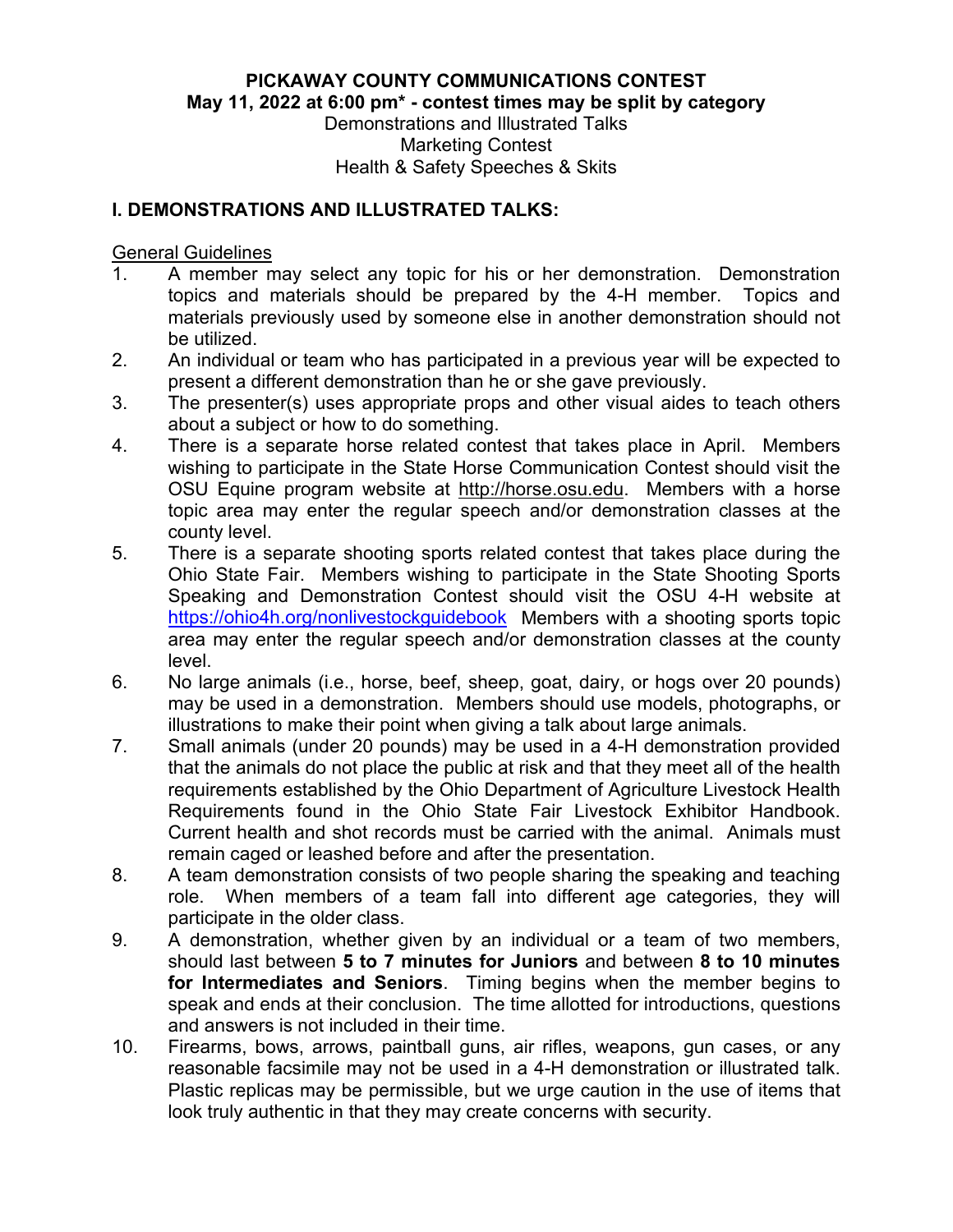- 11. A member who has won a clock trophy at the State Fair in any one class will not be eligible to participate in the same class again. Previous state fair clock trophy winners must wait until they are eligible to enter a new class, ie: A junior individual must wait until they are of age for the intermediate class to participate.
- 12. A laptop and projector will be provided. Members using computer generated or other audio-visual equipment may bring their own laptop as a back-up in case any issues arise, but to assist with time we recommend members bring a USB flash drive to use on the provided equipment. Provided equipment will be Microsoft Windows based. No Wi-Fi connection will be available.
- 13. Members may have minimal assistance in setting up their demonstration; however, those individuals going on to state competition will be expected to set up their materials on their own with no outside assistance.
- 14. Members using computer generated graphics such as PowerPoint or Prezi, that face computer glitches may, with permission of the judges, call upon outside assistance for technical help. Members are expected to be able to perform routine set-up and use of the equipment.
- 15. Members who use PowerPoint or Prezi within an illustrated talk or demonstration should use the technology to supplement their delivery. The illustrated talk may not be a pre-recorded narration. The member is required to provide a live delivery of the topic.

# **Classes:**

## **Illustrated Talk or Demonstration – without use of computer technology (5-7 min.)**

- 1. Junior Individual age 8-10 as of January 1 of current year and in the  $3<sup>rd</sup>$  grade)
- 2. Junior Team age 8-10 as of January 1 of current year and in the  $3<sup>rd</sup>$  grade)
	- The presenter uses appropriate props and other visual aides to teach others about a subject or how to do something.
	- The presenter may use charts, posters, pictures to deliver the illustrated talk or to stress points with the demonstration.
	- No PowerPoint or computer-generated programs permitted in the Junior Division. (Posters can be created using computer word processing and graphics)

### **Illustrated Talk or Demonstration –** *with or without* **the addition of computer technology (8-10 minutes)**

- 1. Intermediate Individual age 11-13 as of January 1
- 2. Intermediate Team age 11-13 as of January 1 of the current year
- 3. Senior Individual age 14 and up
- 4. Senior Team age 14 and up
	- The presenter uses appropriate props and/or computer generated visual aides to teach others about a subject or how to do something. Examples:
		- o A demonstration may be delivered. PowerPoint type or Prezi slides *may be* added in addition to other props to help present their message
		- $\circ$  An illustrated talk may be delivered in this category with the members using PowerPoint type technology to present all or part of the visual message; must be accompanied by live narration.
	- Requires live speech delivered along with the PowerPoint or Prezi message (No pre-recorded narration)
	- Member is evaluated on their communication skills and ability to effectively use technology, posters or props to enhance their talk or demonstration.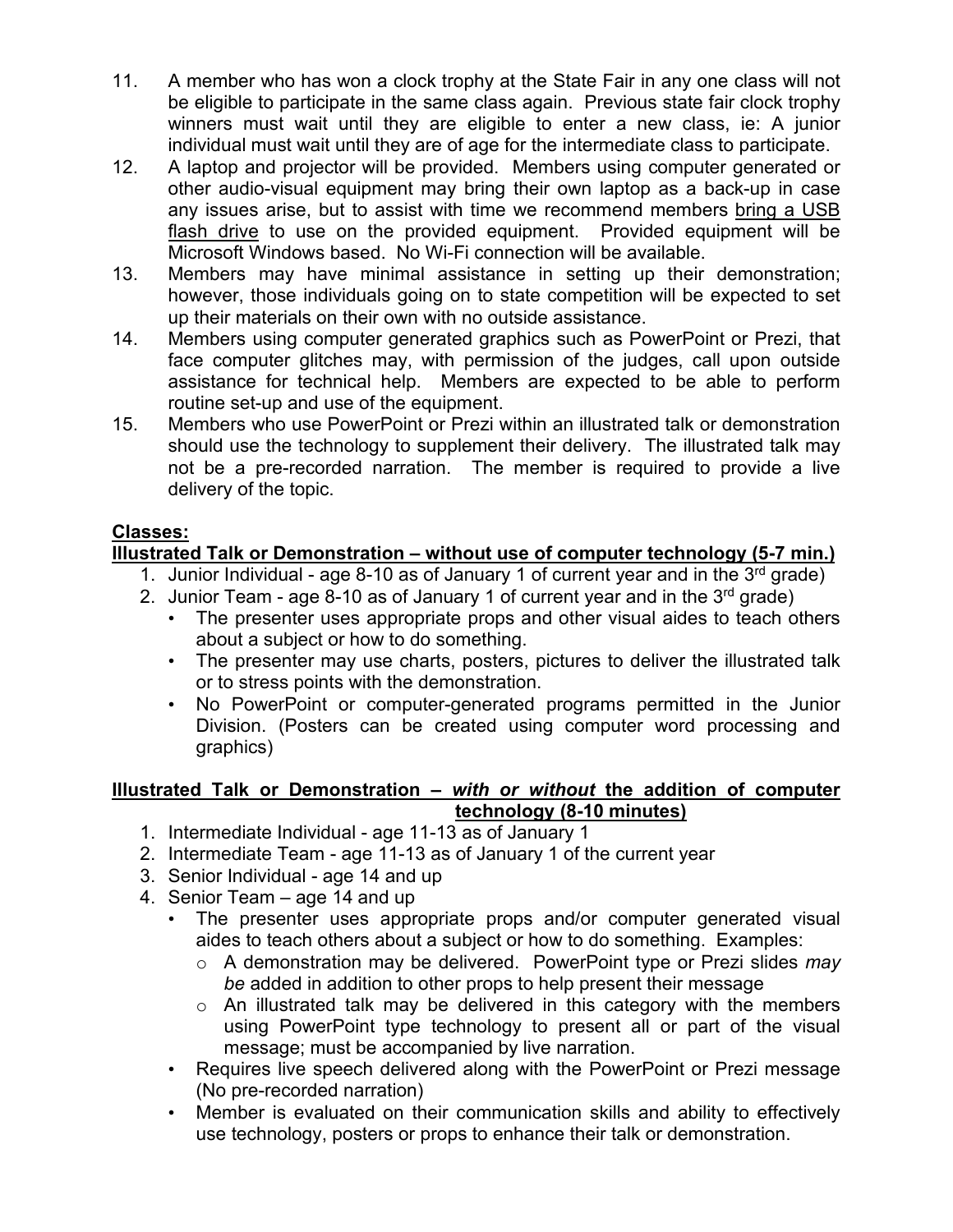#### **II. MARKETING DIVISION – Members do not accompany these entries to judging. Entries must be submitted by 4:30 pm on May 2. Results will be announced during the county contest.**

#### General Guidelines

#### **Junior Division (age 8-10): Thank You Card –***without* **computer generated graphics or scrapbook tools**

**Junior Division (age 8-10): Thank You Card –***with* **computer generated graphics or scrapbooking tools**

- 1. This should be an original "thank you" card with artwork on the cover. An inside message is not required but may be included at the discretion of the designer. Inside messages will not be judged. **Use of the 4-H emblem is required**. The 4-H emblem should be used correctly.
- 2. Only one total marketing entry per member.
- 3. Card should be on  $8\frac{1}{2}$  x 11 white cardstock, folded once.
- 4. Art and message must be the original work of the member.
- 5. Member may use any medium, including crayon, chalk, pen and ink, pencil, markers, etc. For the non-computer category, designs must be hand-lettered and drawn or cut by hand.
- 6. Artwork or lettering created with the aid of scrapbooking tools or computers is permitted in computer category provided the design is the original work of the member. No commercially designed clipart may be used.
- 7. Designs must be able to be duplicated.
- 8. Cards with a downloaded 4-H logo must be entered into the computer division.
- 9. Member's name, age, and county should be neatly printed in the lower right-hand corner of the back of the card.
- 10.Evaluation will be based on the quality, creativity, and originality of the design.
- \*\*Winning design(s) at the state level contest may be printed on cards to be sold to benefit the Ohio 4-H Foundation.

### **Intermediate Division (age 11-13): Holiday Card-***without* **computer generated graphics or scrapbooking tools**

### **Intermediate Division (age 11-13): Holiday Card-***with* **computer generated graphics or scrapbooking tools**

- 1. This should be an original "Holiday" card with artwork on the cover. An inside message is not required but may be included at the discretion of the designer. Inside messages will not be judged. Use of the 4-H emblem is strongly encouraged but not required. The 4-H emblem should be used correctly.
- 2. Only one entry per member.
- 3. Card should be on 8  $\frac{1}{2}$  x 11 white cardstock, folded in half (only one fold).
- 4. Art and message must be the original work of the member.
- 5. Member may use any medium, including crayon, chalk, pen and ink, pencil, markers, etc. For the non-computer category, designs must be hand-lettered and drawn or cut by hand.
- 6. Artwork or lettering created with the aid of scrapbooking tools or computers is permitted in computer category provided the design is the original work of the member. No commercially designed clipart may be used.
- 7. Designs must be able to be duplicated.
- 8. Cards with a downloaded 4-H logo must be entered into the computer division.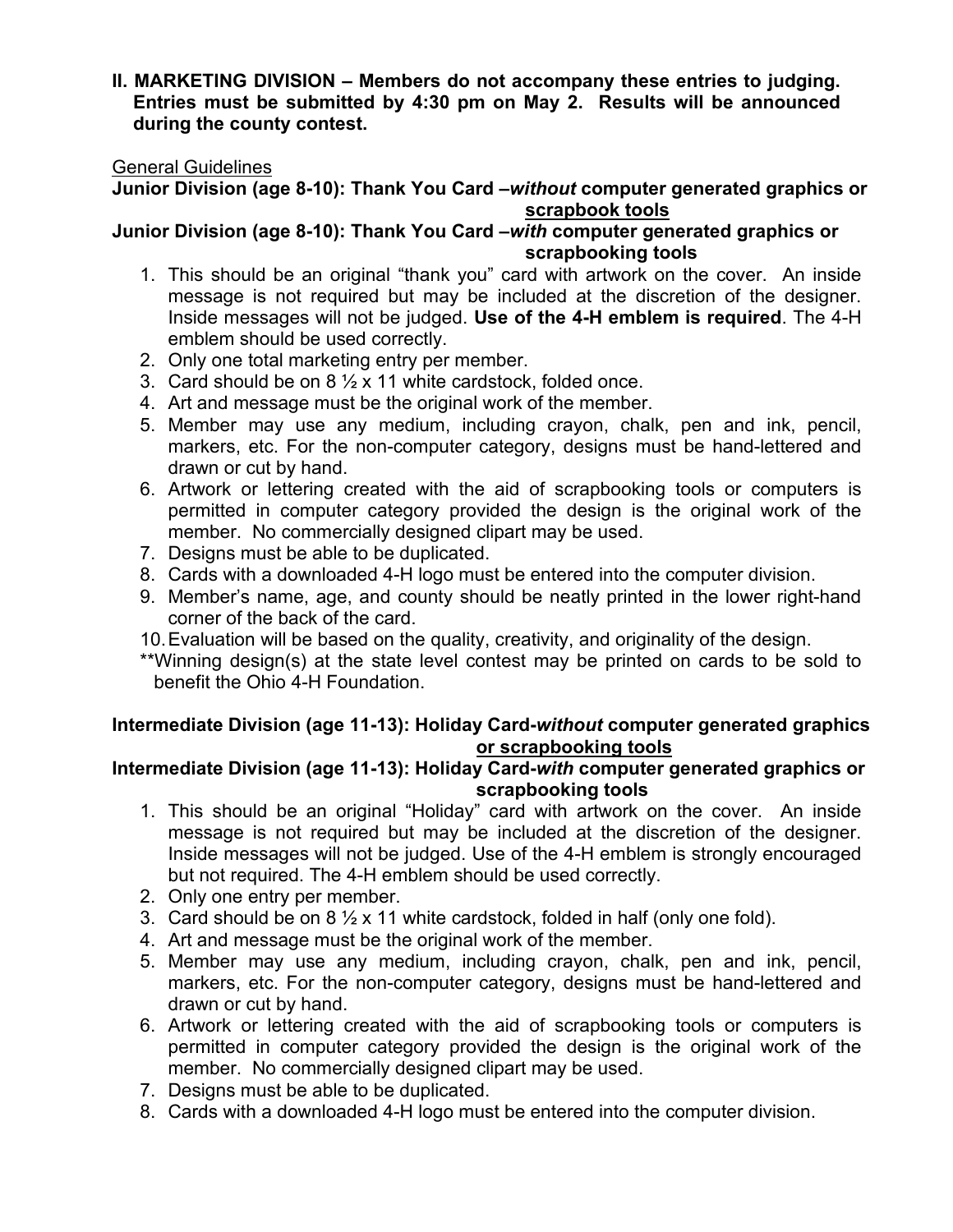- 9. Member's name, age, and county should be neatly printed in the lower right-hand corner of the back of the card.
- 10.Evaluation will be based on the quality, creativity, and originality of the design. \*\*Winning design(s) at the state level contest may be printed on cards to be sold to benefit the Ohio 4-H Foundation.

### **Senior Individual (age 14 and up) – 4-H Infomercial Promoting 4-H**

- 1. This is a video "short" that promotes the 4-H program.
- 2. This must be a fully automated, stand-alone video presentation with sound and narration as appropriate. Think "YouTube." The video should include recorded visual, sound, and narration to convey a message.
- 3. The video should be the original work of the member making the entry.
- 4. Images in the video should be appropriate for promoting 4-H. Use pictures of youth who are of 4-H age; when possible show the diversity of membership, projects, and activities; show youth exercising appropriate safety practices (i.e. wearing helmets on horseback).
- 5. The video should be 2-4 minutes long. Penalties will be assessed for videos less than 2 minutes or longer than 4 minutes.
- 6. Videos must be submitted on a DVD, flash drive, or submitted electronically with the Extension office by sending the link via email to sharp.5@osu.edu. Videos must play using QuickTime Player or Windows Media Player.
- 7. The member's name, age, and county must be neatly written on the DVD or included in the email, along with the presentation title.
- 8. Evaluation will be based on the quality and originality of the message, which should persuade the viewer to action, as well as on the creative and professional use of technology.
- \*\* By submitting an entry you agree to allow counties and the State 4-H program to use the promotional video to promote 4-H throughout Ohio.

# **III. HEALTH & SAFETY SPEAKING:**

General Guidelines

- 1. Contestants are to select a topic of human health or safety that affects family living, whether it is in the home, on the farm, on the highway, or in public places. A local example and supporting statistic (with sources cited) are required. Speeches should be written/prepared by the 4-H member giving the speech.
- 2. Junior division contestants shall be 4-H members who are 8 -13 years old (and at least  $3<sup>rd</sup>$  grade) on January 1. Senior division contestants shall be 4-H members who are 14 years of age or over on January 1.
- 3. Junior division contestants' speeches are to be 2.5-3.5 minutes in length with a 10 point deduction if over/under time. Senior division contestants' speeches are to be 4.0-5.5 minutes in length with a 10 point deduction if over/under time.
- 4. No props, singing, music or dancing. Prompters (scripts, note cards, verbal cues) may be used at the county-level contest only, but the judges may take that into consideration when scoring and determining placing. Prompters may not be used at the preliminary or state contests.
- 5. Appropriate dress is required for all Health & Safety Speaking participants. The use of costumes is not permitted. Participants must wear shoes.
- 6. A member who was a winner in the county or preliminary contest in 2021 is eligible to participate in 2022 providing he or she was not a State winner in 2021.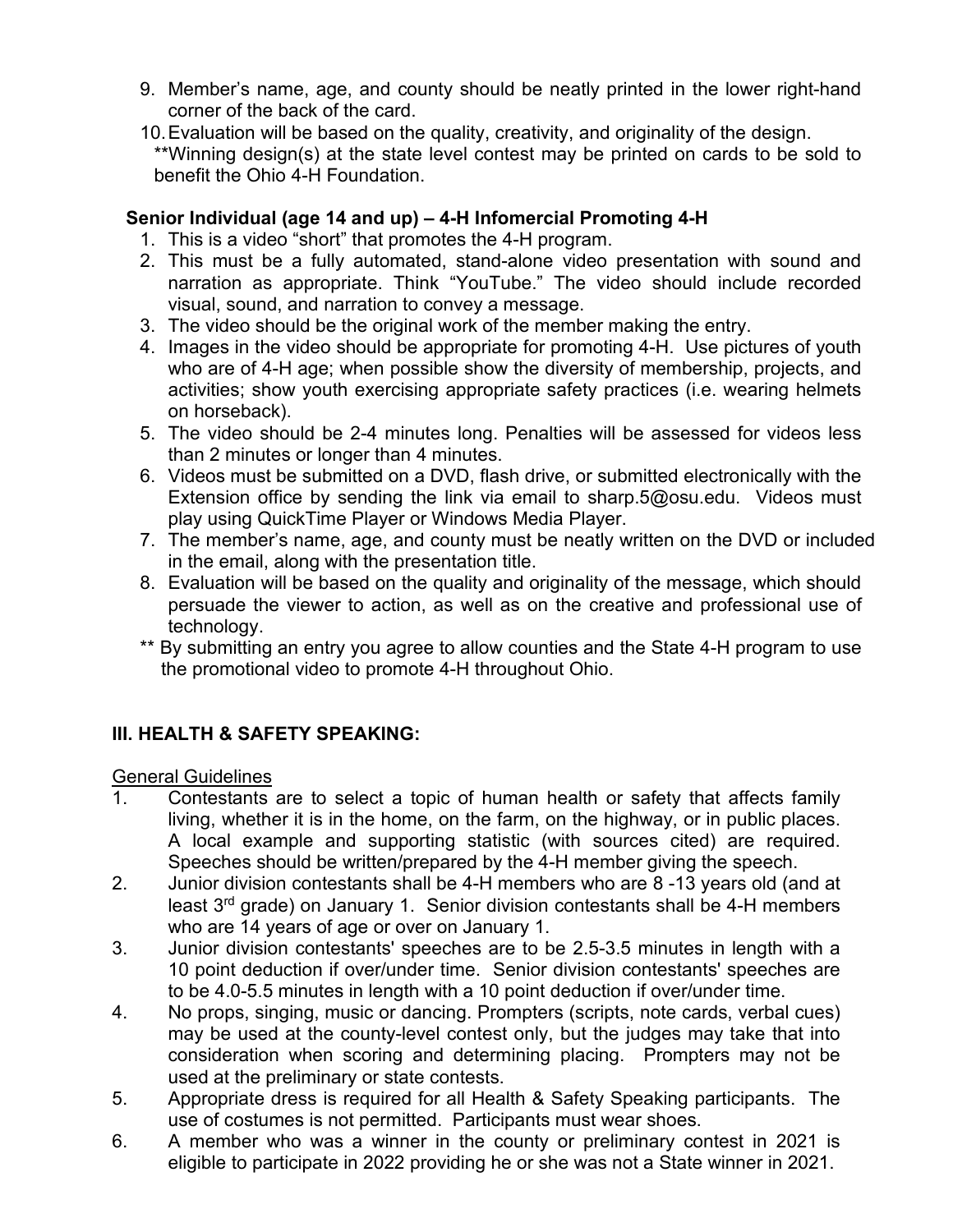- 7. Junior and Senior division winners at the county level will advance to Preliminary level competition.
- 8. Evaluation will be based on content, organization, and delivery.

### **Classes – Health & Safety Speaking**

- 1. Junior Speech age 8(3rd grade)-13 as of January 1 of current year (2.5-3.5 min)
- 2. Senior Speech age 14 and up as of January 1 of current year (4-5.5 min.)

## **IV. HEALTH & SAFETY TEAM TALK/SKITS:**

#### General Guidelines

- 1. Teams shall consist of 4-H members who are eight years old and enrolled in the third grade and older as of January 1 of the current year.
- 2. Each team must consist of two to five current 4-H members.
- 3. Teams are to select a topic of Health or Safety that affects family living in the home, on the farm, on the highway, or in a public place. Team talks/skits should be created/prepared by the 4-H members participating in the team talk/skit. A local example and supporting statistics (with sources cited) are required.
- 4. The time limit for each team shall be 5-8 minutes. Each member of the team must participate with at least one minute of speaking time. Teams going over or under in time OR not meeting the one minute speaking requirement will be penalized 10 points.
- 5. Prompters (scripts, verbal coaching, and note cards) may be used at the countylevel contest only, but the judges may take that into consideration when scoring and determining placing. Prompters may not be used at the preliminary or state contests.
- 6. Props may be used for the team talks/skits, but no posters or printed materials that are used as prompts will be allowed. Trademarked or brand names of products may not be mentioned or used on props or costumes. No live animals.
- 7. Appropriate dress is required for all 4-H team talk/skit participants. Costumes will be allowed as long as all participants are fully clothed and wearing shoes.
- 8. The members of a team selected as a winner in the county or preliminary contest in 2021 are eligible to participate at the county, area and state level in 2022. The members of a team selected as a winner in the state contest in 2021 are not eligible to participate in the contest with any team at any level in 2022.

### **Classes – Team Talk/Skit**

Team Talk/Skit - all ages (5-8 minutes)

Revised 1/22